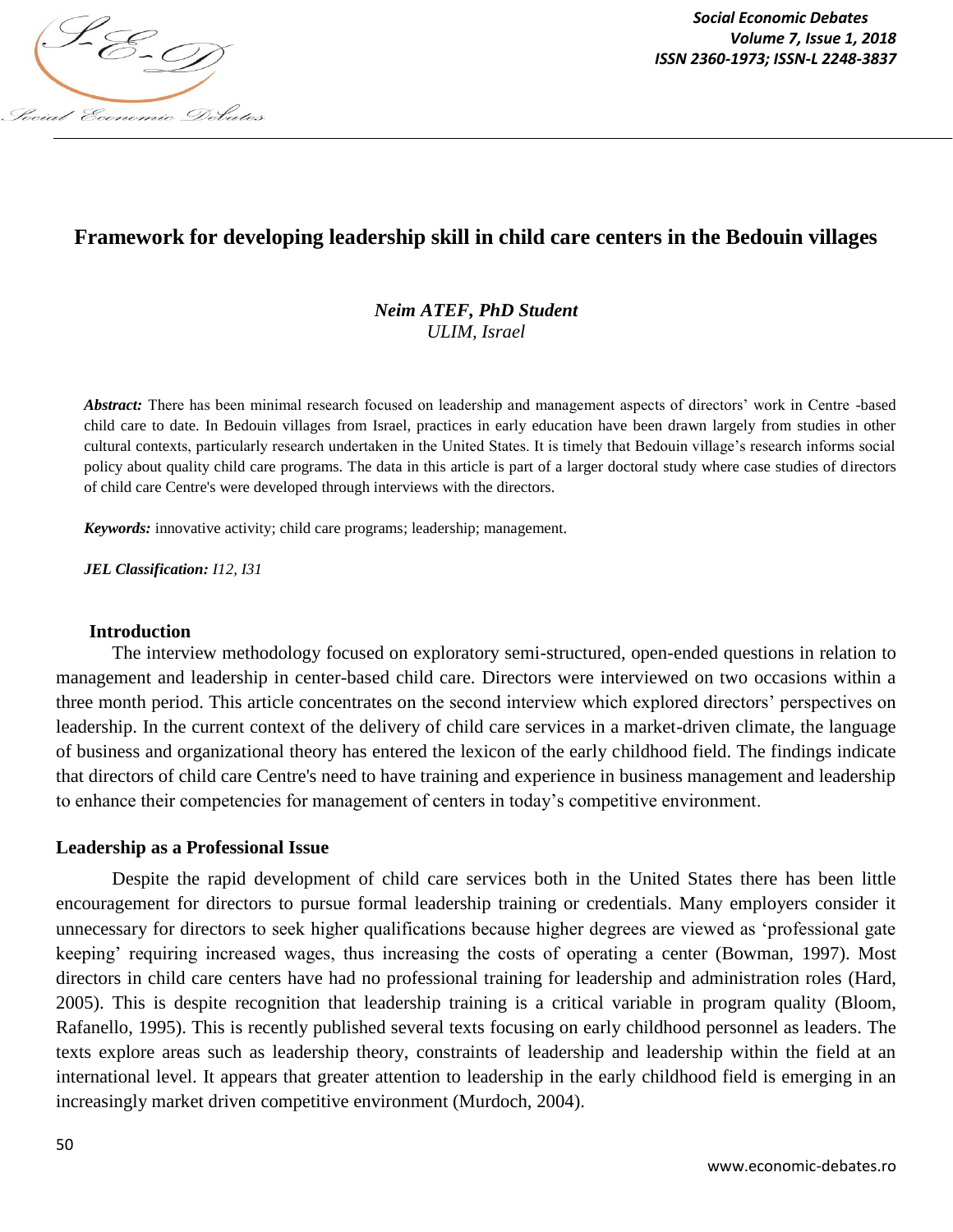

Child care directors are effectively change agents. A leader needs to recognize that an organization must continually anticipate opportunities for change, which will advance the mission and aims of the organization (Humphries, Senden, 2000). Child care centers are complex organizations influenced by the external environment (Seers & Breen, 2002). Changes in the political climate create uncertainty, meaning that change in child care and family policies requires understanding of the political environment. Further, directors in child care need to be sensitive to the local community needs in which their centers operate Studies in leadership and administration in early childhood education have found that the director's style of leadership has a profound effect on the total teaching approach of the center (Neugebauer, 1990). In particular, Neugebauer proposed that the director"s decision-making style was related to the quality of interpersonal relations within the center. When decisions were made within a team environment, staff was more motivated, dedicated, trusting, and clear on centre objectives than were staff who worked in centers where less attention was given to the quality of interpersonal relationships. Furthermore, the best type of a leader within an early childhood program was found to be a democratic motivator. This type of leader trusts staff decision making and creativity, rather than taking a strong supervisory role. In later work, Neugebauer (Neugebauer, 2000) noted: "The director must set the course in order to lay out a vision that all staff can use as a road map to guide their day-to-day efforts ... Not only does the director set the course, but she must also keep her finger on the pulse of the organization."

Effective leaders balance the concern for task, quality and productivity with genuine concern for people (Seplocha, 1998). Clyde (Clyde, 1995) interviewed fifty child care directors and found that responsiveness to staff was deemed important by 98.1% of the participants, as was building good working relationships with all staff. This type of director is continually monitoring and supporting the performance of staff to ensure that the organizational goals and vision are achieved and that all parts of the organization are performing as expected. Effective leadership is about focusing on client-centered goals and creating a challenging environment, which provides staff with a sense of purpose and accomplishment (Sergiovanni, 1984). Child care directors are usually aware of their leadership responsibilities (Grey, 1999). However, they are not often aware of their own leadership style and how it can be developed effectively. A vision of what they wish to achieve in their role as leaders is important in order to reach organizational goals (Grey, 1999). A vision of quality in child care services benefits all members of the organization as well as the children and families that a center serves. Capacities to implement a vision of quality care include building supportive relationships with staff through open communication and encouraging participation in decision-making (Gardner, Terry, 1996). An organizational culture that is committed to continuous improvement in the quality of programs is necessary (Frede, 1995; Grey, 1999; Kapsalakis et al, 2000). Leadership emerged as an important professional issue for early childhood education during the 1990s in response to the extensive development of child care services. Leadership of these services is important to the quality of service delivery. Social changes require higher levels of responsively by services to family needs and effective leadership facilitates this.

Changing family structures and employment patterns for men and women, as well as workplace and employment conditions, together with the increased recognition of the importance of early education, have major implications for how child care services are delivered. Child care directors need to be cognizant of a range of social and family policies that are likely to affect future service development. In this context, then, this article explores how eight child care center directors perceived their leadership role in the operation of child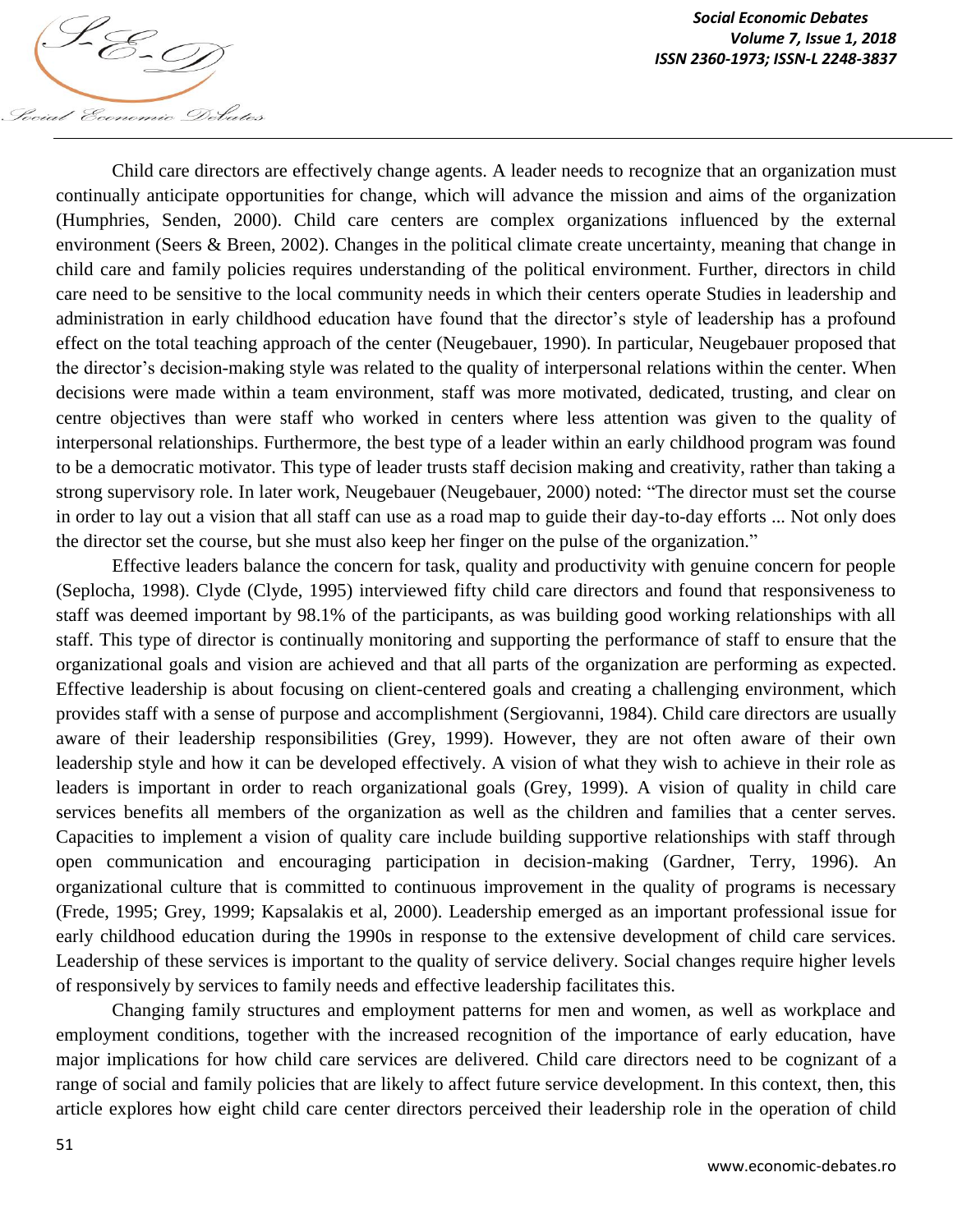

care services. It provides a framework for developing leadership skills in the child care sector and argues that in a market-driven economy, attention to leadership competencies is essential.

### **How to develop leadership in children?**

In this chapter we propose a moderator for managers and educators in the care of children and parents is: how to develop leadership in children?

Many leaders also serve as parents, happily balancing a daily workload with ball games and family dinners. Along the way, most of these leader-parents also realize the influence they have over young minds. Today"s children are tomorrow"s leaders, especially if those children have parents who are leaders.

While leadership skills can come naturally, children learn lessons along the way that significantly impacts them later in life. The right words at the right time can make all the difference.

Here are 15 great tips to help you instill the right skills in the future leaders in your life. (Author)

### **1. Set a good example.**

As a leader, you realize the importance of setting a good example for your team. This is even truer of your role as a parent. By allowing your children to see how well you balance your business and personal roles, you"ll teach them accountability through effective leadership.

#### **2. Encourage team activities.**

Early on, identify your children's interests and encourage their participation in group activities. Whether it's joining a scouting troop, participating in sports or joining the school band, children learn valuable lessons about teamwork through these activities.

#### **3. Emphasize perseverance.**

The best leaders learn to handle failure as gracefully as they handle success. It's important to expose future leaders to disappointment rather than protecting them from it. Children need to learn to handle the loss and move forward when the other team wins or someone else is elected class president.

#### **4. Build negotiation skills.**

Every good leader knows the art of compromise. Instead of giving your children a firm "yes" or "no" to a request, make an offer and allow them to counter that offer by offering solid points. Teach them negotiation skills like never giving up something without asking for something else in return.

#### **5. Hone decision-making abilities.**

Children should learn how to make good decisions as early in life as possible. Because the children becomes overwhelmed by too many choices, narrow down the options to two or three, whether a child is deciding on afternoon activities or a movie to watch. My wife Kristy says "Teach your children to weigh the pros and cons of each option in order to make the most informed decision possible. This will help them to make correct decisions in everyday life."

### **6. Practice confident communication.**

When you go to a restaurant, do you place orders for your children? You can actually turn a simple dinner into a confidence-building exercise by having your children speak directly to servers. Allowing them to order and speak directly to servers will help them gain confidence in themselves and be able to communicate what they need.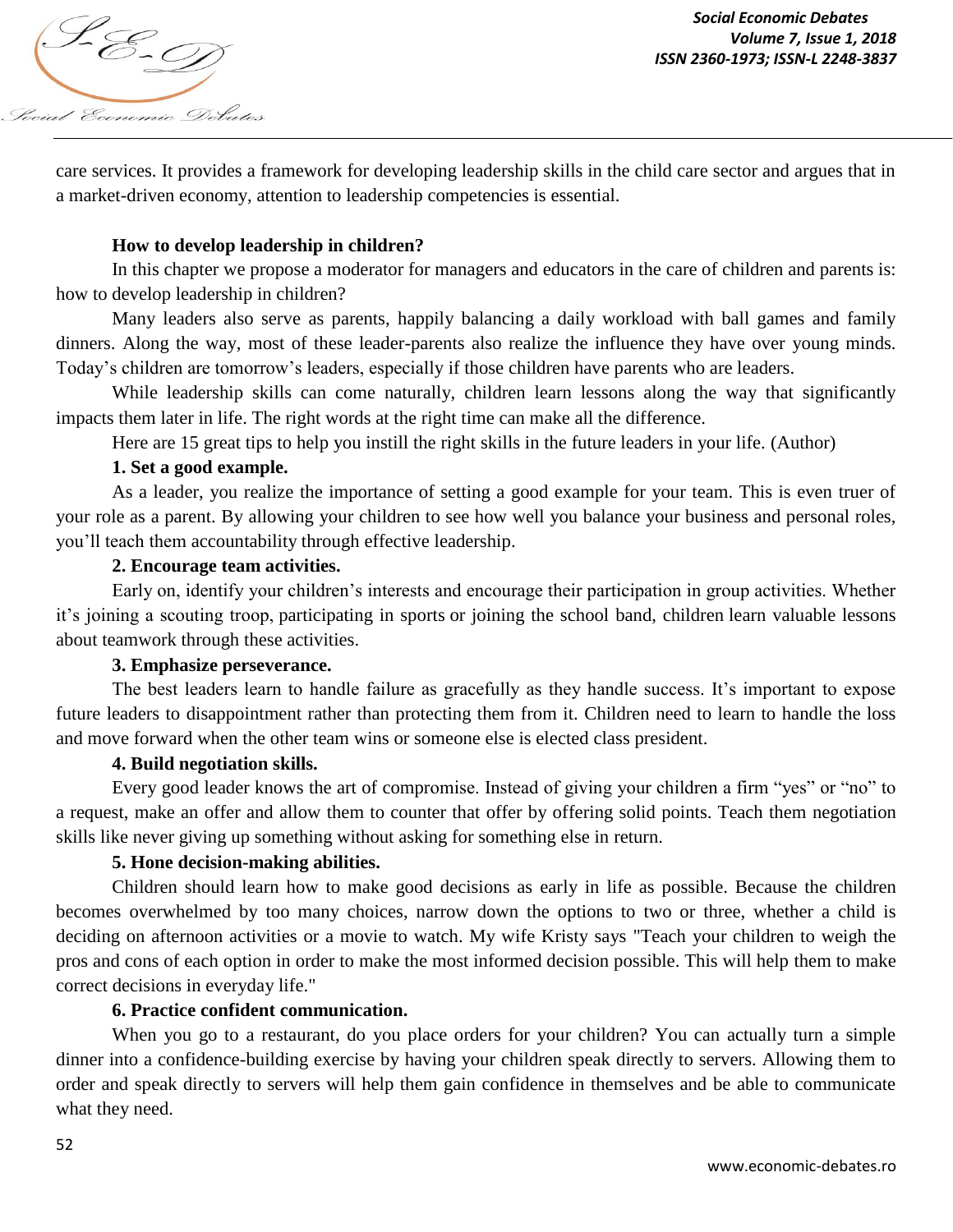

## **7. Encourage work.**

Often children are eager to begin working in some capacity. If your child wants to set up a lemonade stand, support them and encourage it. Once your children are old enough, they can take on work opportunities like babysitting and mowing neighborhood yards, provided you live in a safe neighborhood. These early jobs can be essential to building leadership skills in children.

### **8. Enroll in summer camp.**

Summer camp is filled with opportunities to participate in team-building activities. Once youth reach a certain age, they may even be asked to help counselors. While many camps require counselors to be 18, a regular camp attendee may be able to land spot assisting counselors, where they"ll be tasked with leading groups of younger children.

# **9. Have family game night.**

Instead of spending an evening staring at your respective screens, consider an evening of board games instead. A family game night not only provides a unique way to spend time together, it helps children learn to be a good sport, play by the rules, and think strategically.

### **10. Teach project planning skills.**

As a family, you likely have many planned events, from family vacations to visiting relatives. As you prepare, don"t leave children out of the planning process. Treat each event as though it were a business project, holding brainstorming sessions and delegating smaller tasks to your young family members.

### **11. Use vision boards.**

One fun way to teach children goal-setting is through the use of vision boards. They"ll have fun cutting out pictures and arranging them on a board, and in the process they will learn how to visualize what they want to achieve.

### **12. Avoid jumping in.**

When your child works on a project or activity, it can be tempting to jump in and help, especially if you see your child struggling. Instead, consider stepping back and letting your children work through it themselves. After the fact, you can review the obstacles and challenges that emerged during the task and ask for ideas on how things could have been done differently.

### **13. Find a mentor.**

As great an example as you are to your children, a mentor can be invaluable. A trusted friend or family member can be a great mentor, especially if that person is accomplished in an area in which your child expresses interest. There are also organizations that can supply screened members as mentors.

### **14. Encourage reading.**

Studies have shown the benefits of reading for fun in childhood, with children who read having greater intellectual progress in a variety of subjects. Young readers tend to learn more about the world, even when the reading is of a frivolous nature.

### **15. Reward optimistic thinking.**

The fact that optimism is connected to success should not be lost on your family. Reward optimism, especially when that optimism is connected to attempting to reach a goal.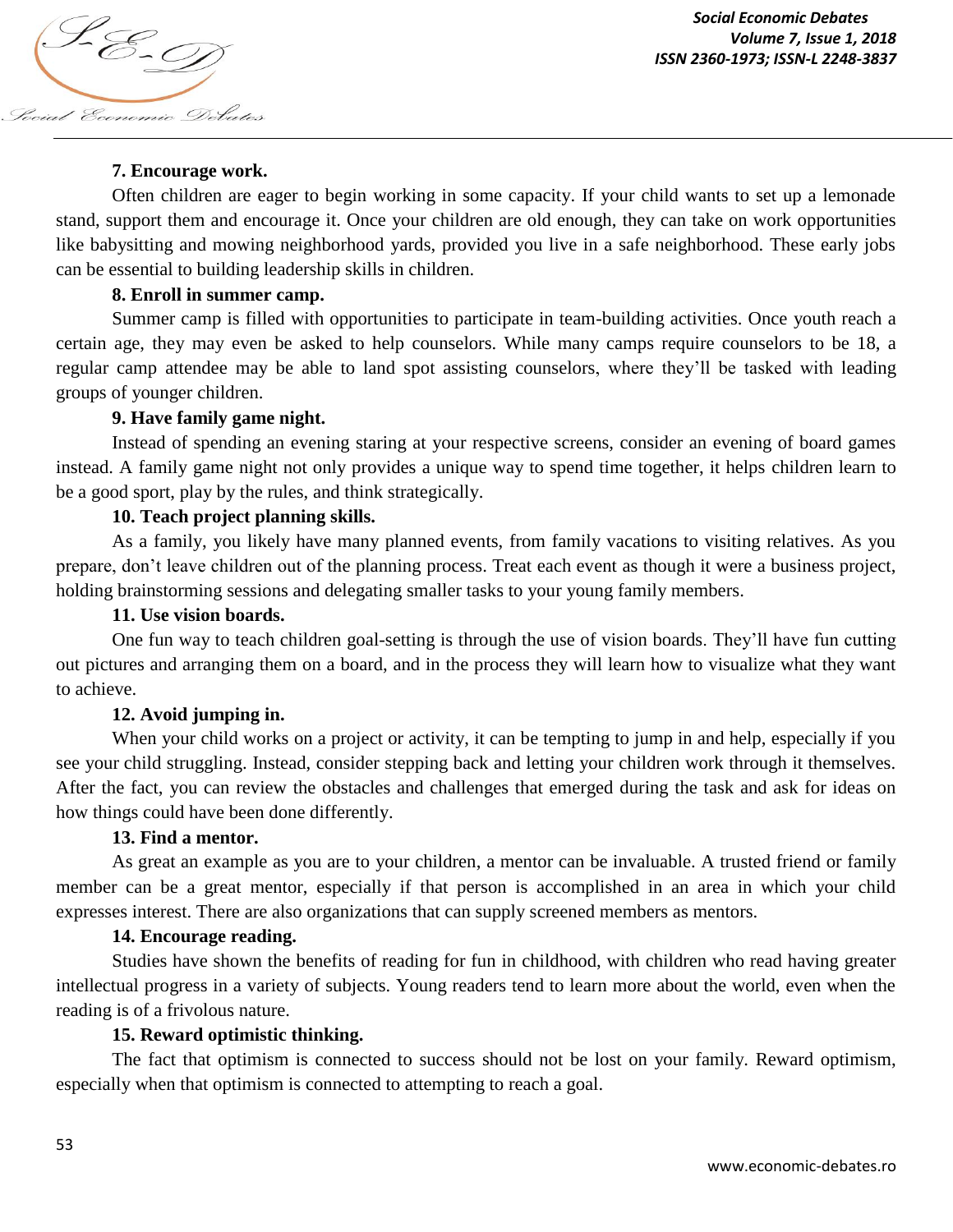

Financial expert Miranda Marquit teaches that "to teach your children money management you need to allow them to make mistakes. Have them make a list of what they want, then help them to prioritize what on the list is more important and have them save for it." This will teach them valuable lessons that will help them throughout their whole life. It will also help them know what they can and can't afford.

In small ways, today"s leaders can prepare younger generations for their future as business leaders. Each of these suggestions will not only create better leaders, but can help children perform better in school and develop better personal relationships throughout life.

#### **Conclusion**

Continued research on practice should assess how directors are currently being prepared and the appropriateness of the legislative requirements for the position of a director in child care centers in In Israel ،In Bedouin villages. Practitioners aspiring toward leadership positions need opportunities to understand and learn more about the role and responsibilities of the director, especially the Developing Leadership Skills challenges that would enable them to be better prepared for the role. Consideration should be given to a recognized pathway in the form of director apprenticeship, which would assist interested applicants for directorship to learn about the role before accepting the position. This could mean that an assistant director would shadow an experienced director for a twelve-month period to learn about the requirements of the role to be better informed before taking on the position of director. There is limited research in the field regarding the director's role of advocacy for child care. Advocacy in the child care sector has not received the attention that it deserves, which could be attributed to a lack of understanding of the term by practitioners who work in the field (Hard, 2001). Hard went on to say that advocacy requires high levels of self-confidence and an ability to be assertive. In the study reported here, most of the directors did not perceive themselves to be articulate or confident enough to advocate outside of their own child care centers. Lack of advocacy in this field contributes to a "weak power base" on the political agenda in order to influence and affect change within the broader sector (Hard, 2001). Increased advocacy would make the child care field more visible within the wider educational community (Fraser, 2000) and consequently increase opportunities for much needed funding. Two questions should be raised:

- 1. How can directors be assisted to take part in the wider social and political arena?
- 2. How can directors be supported to link with other community and government agencies in an effort to keep abreast of current trends and issues in the social and political field?

It is important that directors know that they are not alone in this often-stressful work of caring and educating young children, as well as meeting the complex needs of the families and community at large. This article has provided an understanding of the work of child care directors in the current social, legislative and economic context of child care services and an insight into understanding how directors view leadership. The study opens questions for future research in this current context of service delivery. It is a time when the funding and affordability, availability and quality of child care remain significant social and political issues. As more practitioners and policy makers reflect on leadership issues and build on the findings of these directors'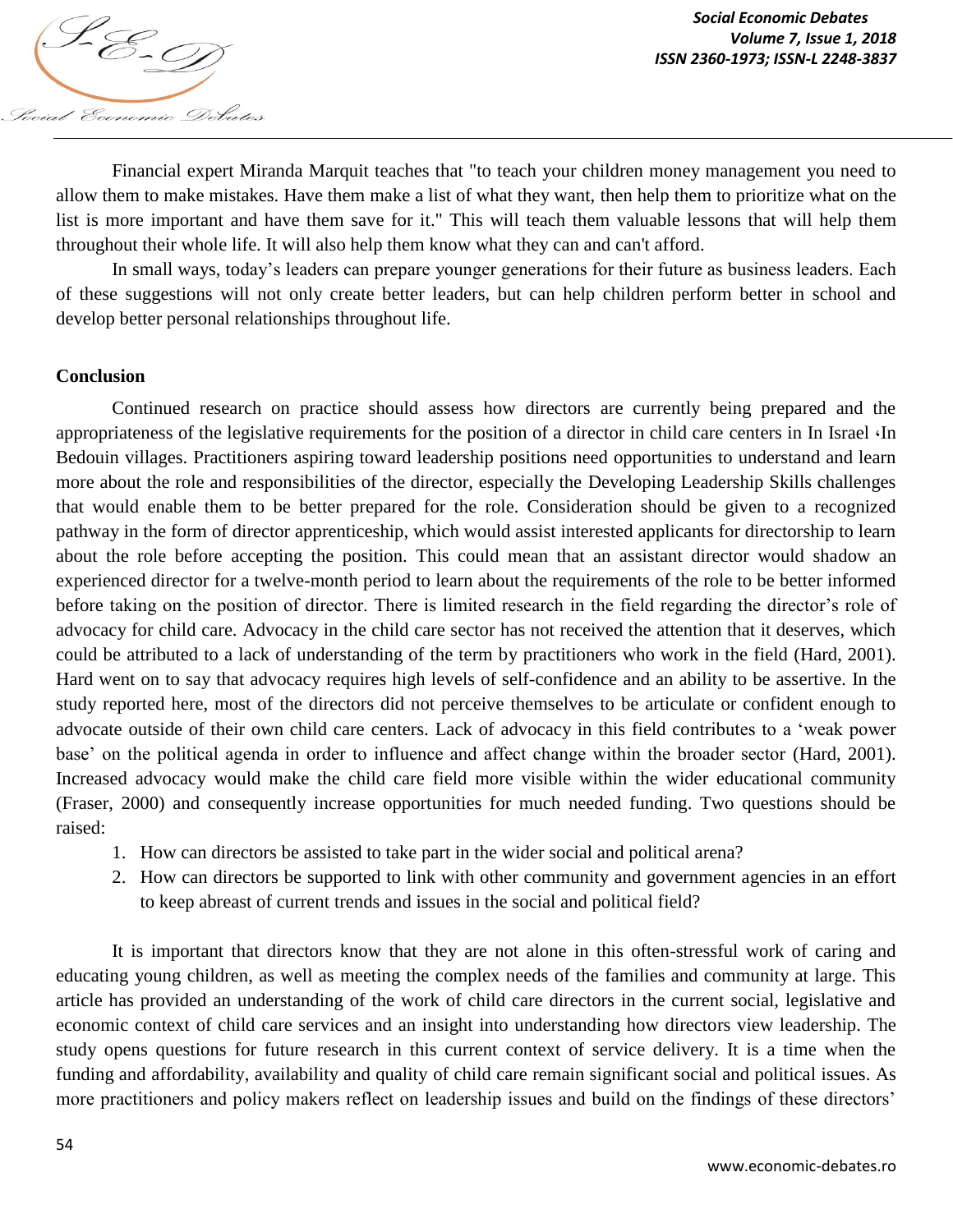

perceptions, the sector will gain a powerful professional dynamic. Childhood, particularly early childhood, has become a key priority for governments and non-government organizations across Israel. This is in response to a raised awareness about the impact on children of the rapid social change in Australia over recent decades, as well as compelling evidence about the importance of the early years in ensuring the best possible outcomes for children later in life. Evident from the narratives is the dedication, commitment and ideals that drive the work of those employed in these early childhood education and care services to provide quality care to children and their families.

#### **References**

Bowman, B. (1997) *New Directions in Higher Education*, S.L. Kagan & B.T. Bowman (Eds) Leadership in Early Care and Education, Washington, DC: National Association for the Education of Young Children.

Clyde, M. (1995) *Child Care Directors' Perceptions of their Roles and Attitudes Needed to Contribute to those Roles*. Melbourne: Department of Early Childhood Studies.

Fraser, D. (2000) *Children's Services: a vision for the future*, Australian Journal of Early Childhood

Frede, E. (1995) *The Role of Program Quality in Producing Early Childhood Program Benefits*, Future of Children, http ://dx. doi. org/ 10.2307/1602370

Gardner, J. & Terry, D. (1996) *Communication, Leadership and Organisational Change*, K. Parry (Ed.) Leadership Research and Practice, Warriewood, NSW: Business & Professional Publishing.

Grey, A. (1999) *A Vision for Quality in Early Childhood Education*, Australian Journal of Early Childhood

Hard, L. (2001) *Investigating Leadership in Early Childhood Education and Care in Australia,* P. Singh & E. McWilliam (Eds) Designing Educational Research: theories, methods and practices, Flaxton, Queensland: Post Pressed.

Hard, L. (2005) *Would the Leaders in Early Childhood Education and Care Please Step Forward*? Journal of Australian Research in Early Childhood Education, 12(2), pp. 51-61.

Humphries, E. & Senden, B. (2000) *Leadership and Change: a dialogue of theory and practice*, Australian Journal of Early Childhood

Jorde Bloom, P. & Rafanello, D. (1995) *The Professional Development of Early Childhood Center Directors: key elements of effective training models*, Journal of Early Childhood Teacher Education, 16(1), pp. 3-8.

Murdoch, S. (2004), *ABC Seals \$350m Childcare Deal*. Courier Mail, 10 September

Neugebauer, B. (1990), *Evaluation of Director by Staff*, Child Care Information Exchange

Neugebauer, R. (2000), *What is Management Ability?*, M.L. Culkin (Ed.) Managing Quality in Young Children"s Programs: the leader"s role, New York: Teachers College Press.

Seplocha, H. (1998) *The Good Preschool: profiles in leadership*. Unpublished doctoral dissertation, The State University of New Jersey, New Brunswick.

Sergiovanni, T. (1984) *Leadership as Cultural Expression*, T.J. Sergiovanni & J.E. Corbally (Eds.) Leadership and Organisational Culture: new perspectives on administrative theory and practice, pp. 105-114. Urbana: University of Illinois Press.